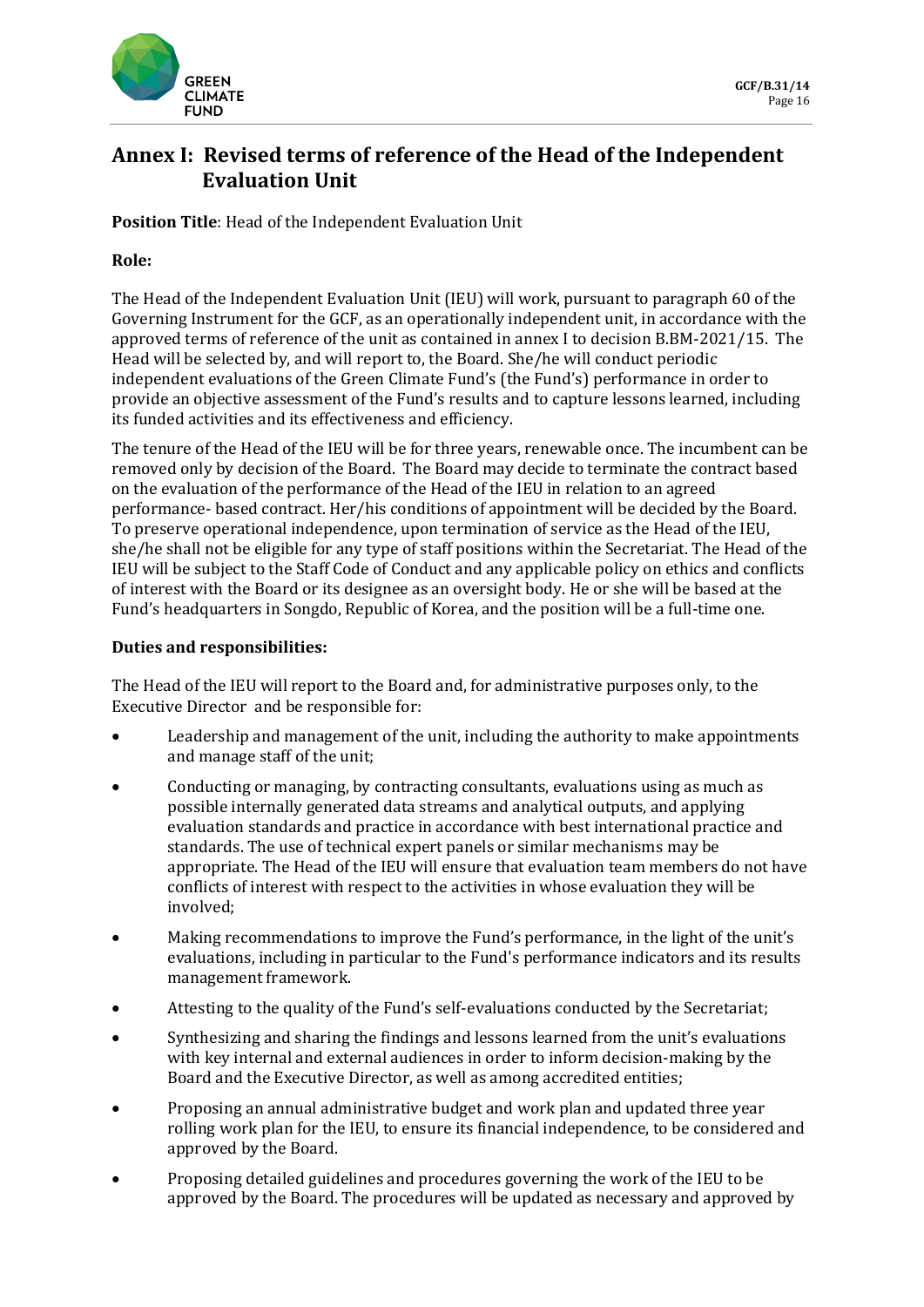

the Board so as to always ensure that the procedures allow for the work of the IEU to be carried out efficiently and in a cost-effective manner while meeting best international standards;

- Participating actively in relevant evaluation networks in order to ensure that the IEU is at the frontier of results, evaluation and learning practice and that it benefits from relevant initiatives undertaken by other evaluation units;
- Establishing close relationships with the independent evaluation units of the accredited entities of the Fund, and seeking to involve them in their activities and to share learning wherever feasible and appropriate;
- Providing recommendations to accredited entities on how to design projects/programmes and monitoring of those activities so as to improve the ability of the IEU to provide quality evaluation of the Fund's activities;
- Ensuring the IEU contributes to the GCF knowledge management process, including communicating lessons and best practices as learned by the IEU;.
- Updating the evaluation policy of the GCF in accordance with paragraph 6 of the Evaluation Policy (B.BM-2021/07), paragraph 9 of the TOR of the IEU (B.BM-2021/15);.
- The independent evaluation work is separate from the day-to-day monitoring and evaluation (M&E) work of the Secretariat as per paragraph 23 (j) of the Governing Instrument;
- In addition to synthesizing the findings and/or lessons learned, disseminating/communicating results with relevant audiences;
- Developing plans to ensure that evidence informs learning across the Fund;
- Establishing close relationships with the equivalent units of the accredited entities in order to avoid duplication of their respective activities, and sharing lessons learned to ensure continuous learning;
- Providing evaluation reports to the Conference of the Parties to the United Nations Framework Convention on Climate Change for the purposes of periodic review of the Financial Mechanism of the Convention;
- Preparing and submitting periodic progress reports to the Board, as and when required, and an annual report that will also be disseminated to the public; and
- The IEU Head is also responsible for providing, according to its functions, reliable and objective assurance to the Board and GCF senior management concerning governance, risk and control as part of the IEU's line of responsibility in the Fund's internal control framework, namely the Committee of Sponsoring of the Treadway Commission (COSO).

The IEU head will be appointed at the level of IS-8

### **Required experience and qualifications:**

• An advanced university degree in law, economics, development studies, climate change or a related field (Masters or higher); or a similar Bachelor''s degree and two additional years or experience in lieu of advanced degree;